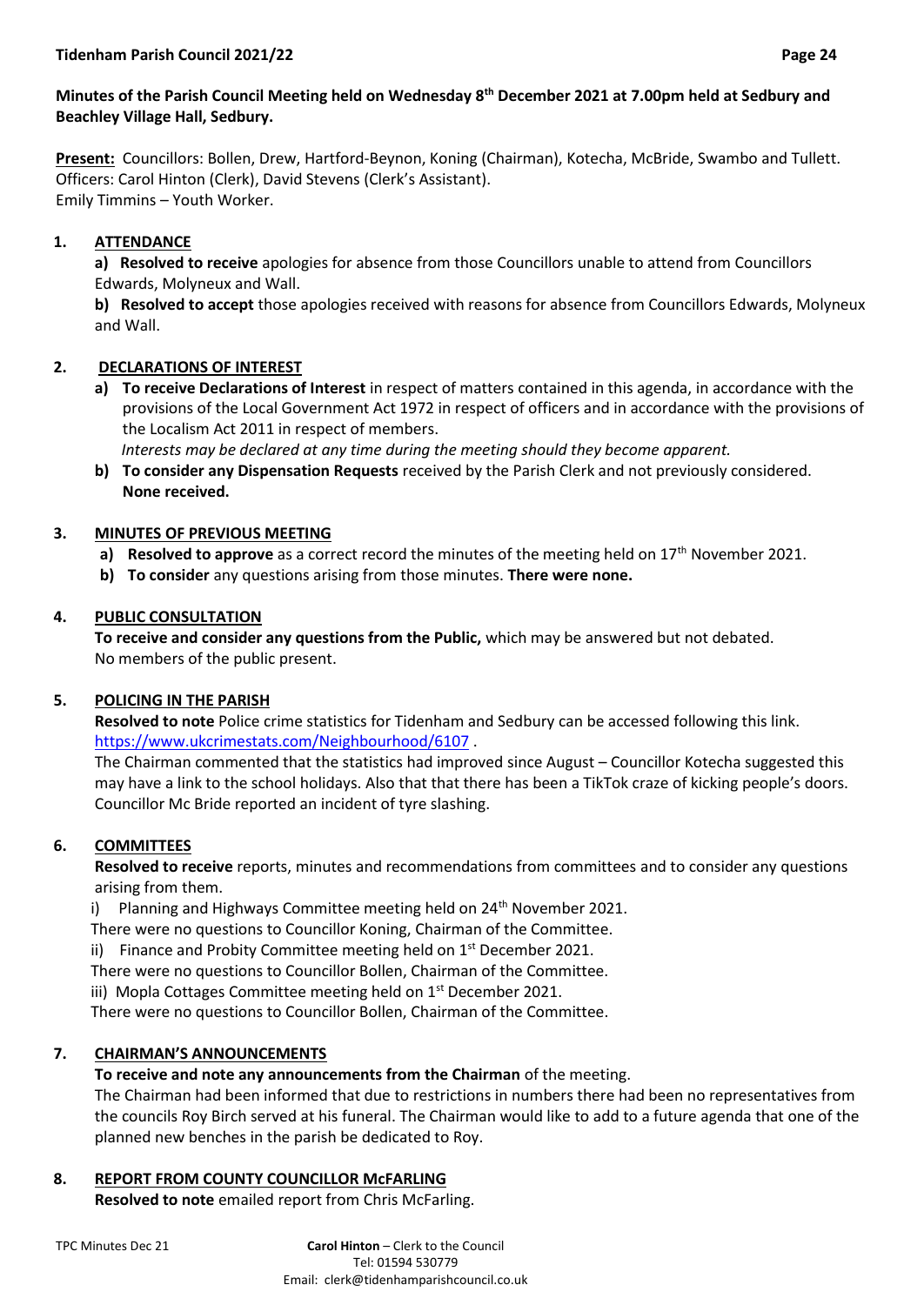## **9. PARISH CLERK'S REPORT**

**Resolved to receive and approve** the Parish Clerk's Report.

Clerk to find out when the Police bus will be visiting the Parish and arrange for the no cold caller stickers to be distributed.

## **10. FINANCE**

- **a) Resolved to approve payments** according to the Financial Statement for November 2021.
- **b) Resolved to receive and approve the Financial Statement** for November 2021.
- **c) Resolved to receive and note** the Receipts / Payments spreadsheet to November 2021 as presented to the Finance and Probity Committee at the meeting on 1<sup>st</sup> December 2021.
- **d) Resolved to receive and note** the Budget Monitoring Spreadsheet 2021/2022 as presented to the Finance and Probity Committee at the meeting on 1<sup>st</sup> December 2021.
- **e) Resolved to receive and note** the YETI Project Spreadsheet 2021/2022 as presented to the Finance and Probity Committee meeting on 1<sup>st</sup> December 2021.

## **11. BUDGET / PRECEPT 2022/2023**

- **a) Resolved to approve** proposed budget as recommended by the Finance and Probity Committee. (Finance Committee Draft Minutes Dec 21 page 5).
- **b) Resolved to approve** Precept amount of £107,271 as recommended by the Finance and Probity Committee.

## **12. YOUTH WORKER REPORT**

**Resolved to note** report from Emily Timmins on the progress of the YETI Project.

Emily reported back from a Community Connectors Forum in November at which how to move forward and connect with outside organisations in the Forest was discussed. FVAF Drop In Hub – not previously successful in Sedbury but now agreed (through links with their youth worker) that they will in future help run the hubs, working with Sedbury residents.

Councillor Swambo reported that Glos. Community Rail Trust had S106 monies available and are providing £1000 towards a local survey to cover cost of gazebo and bicycle mechanic. There is an Active Travel Scheme that can offer bus/train tickets free of charge for people needing to get to work and funding for electric bikes in Sedbury, usable through an app, for travel to the train station.

Councillor Koning asked about the 20 spaces being offered under the HAF event – Ms Timmins confirmed that children entitled to free school meals will have priority.

Councillor Koning asked about the evaluation of the YETI Project – Councillor Swambo confirmed that the University of Plymouth will be evaluating and that they are drawing up a qualitative survey to be compiled during the first 6-8 months. Councillor Swambo is keeping a weekly log.

It was agreed to reinstate YETI Working Group with Councillor Swambo as lead councillor – for January agenda.

### **13. INTERNAL AUDITOR 2021/2022**

**Resolved to approve** appointment of Internal Auditor from GAPTC Internal Audit Service for the year 2021/2022 at a cost of £265 plus mileage charge of 45p per mile.

### **14. PARISH COUNCIL DEBIT CARD**

**Resolved to approve** application for a Parish Council debit card for the Lloyds Bank Account for use by the Clerk for online purchases as recommended by the Finance and Probity Committee at their meeting of  $1<sup>st</sup>$ December 2021.

### **15. MONMOUTHSHIRE BUILDING SOCIETY**

**Resolved to approve** Councillor Tullett as third signatory for the Council's Monmouthshire Building Society Account.

### **16. CASUAL VACANCY**

- **a) Resolved to note** confirmation from the District Council that there have been no requests for an election to fill the vacancy created by the resignation of Councillor O'Toole.
- **b) Resolved to approve** advertising of vacancy for co-option for selection at the January 2022 meeting. Candidates to be asked to indicate their commitment to committee work.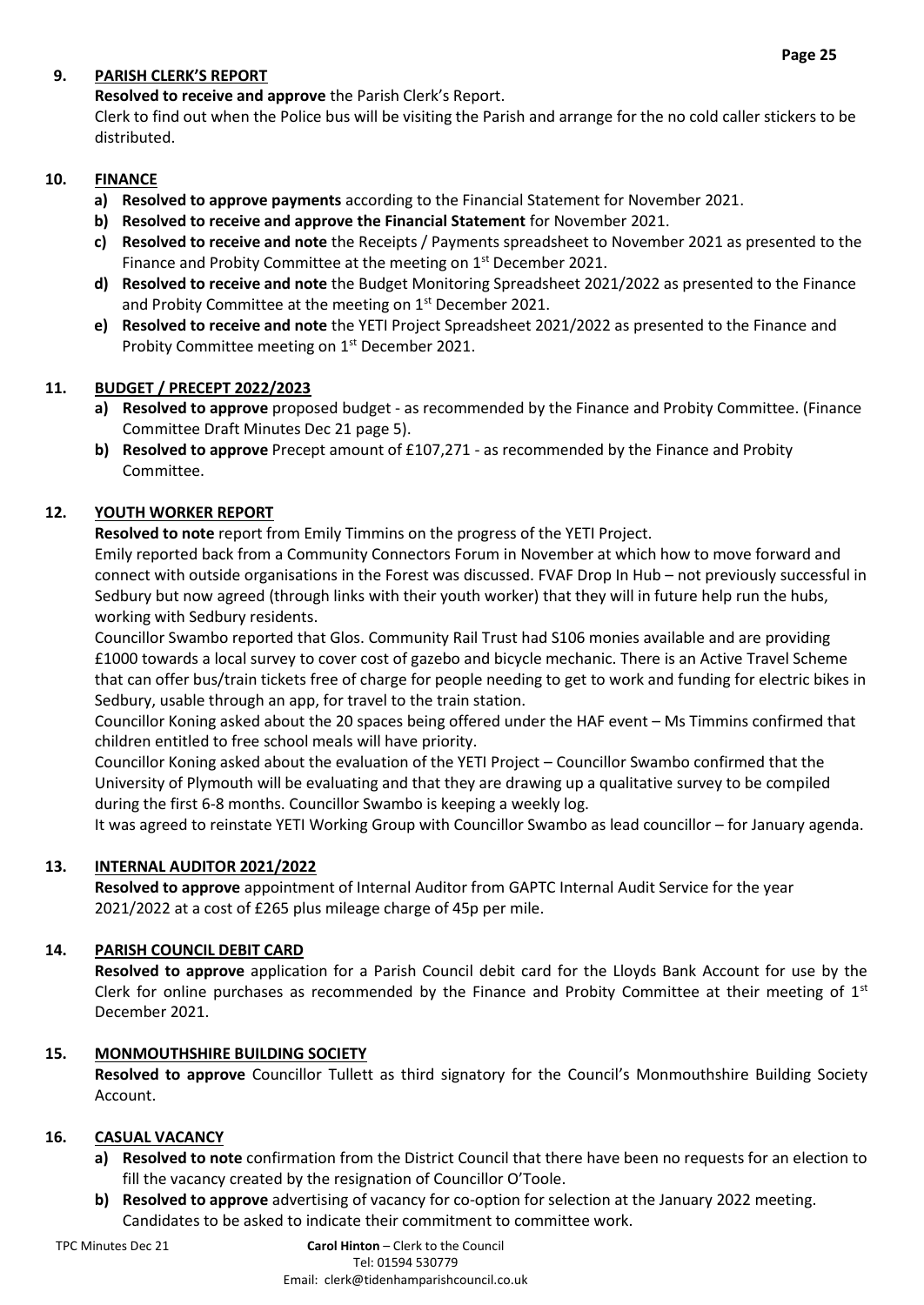### **17. COVID 19 MEETING RULES**

**Resolved to approve** continuation of safe meeting measures, subject to the amendment of distancing of tables to 1.5 metres - until April 2022 before reviewing in March 2022, according to the prevailing circumstances at that time.

### **18. NEWSLETTER**

- **a) Resolved to note** newsletter due to be delivered week commencing 6<sup>th</sup> December 2021.
- **b) Resolved to note** final cost of Royal Mail Door to Door Service was £215.43 plus VAT total cost £259.16 which is an increase from original agreed total price of £254.20 – this due to the increase in number of properties (now 3051) being delivered to that only came to light once the order was placed.
- **c) Resolved to note** due to the increase in properties 3100 prints were required resulting in an increase from the original agreed cost of £734 for 3000 to £754 total cost (no VAT).
- **d) Resolved to note** invoices have been sent for £50 each to the 6 businesses that placed adverts in the newsletter.

### **19. SAFEGUARDING CHILDREN AND YOUNG PEOPLE POLICY**

**Resolved to approve** adoption of Safeguarding of Children and Young People Policy. Emily Timmins confirmed that forms for parental consent to photography will be available.

## **20. HM QUEEN – PLATINUM JUBILEE 2022**

**Resolved to approve** allocation of funds from ringfenced reserves 'Funds for Significant Future Projects' (currently £24,136) of up to £15,000. Potential projects – bandstand / shelter Tutshill recreation ground, community garden, signage for Jubilee Stone.

### **21. JUBILEE STONE – PARSON'S ALLOTMENT**

- **a) Resolved to approve** purchase of wood framed 3mm Dibond + Gloss laminate signage, including information plaque and directional signs as per quotation of £640 plus VAT – total cost £768. Forestry Commission have agreed to install.
- **b) Resolved to approve** wording for information board which will include reference to original Parish Council involvement in its erection.

# **22. COMMUNITY GARDEN – ADJACENT TO ALLOTMENTS SITE**

- **a) Resolved to commit** to the introduction of a community garden at a site adjacent to the Parish Allotments.
- **b) Resolved to approve** applying for a lawful development certificate for the site from the District Council at a cost of £103.

### **23. WILD FLOWER GRASSLAND – WYEBANK ROAD**

**Resolved to approve** introduction of wild flower grassland on Council land in Wyebank Road as part of the Council's commitment to help tackle the Climate Emergency. Amendment to grass cutting contract and purchase of plugs to be considered at a later date.

### **24. CHEPSTOW SOCIETY**

**Resolved to note** report from Councillor Wall on the Chepstow Society meeting September 2021.

### **25. POLICE COMMUNITY DEVELOPMENT DAY**

**Resolved to note** feedback from Councillor Swambo on a community development day he attended in Coleford hosted by the Gloucester Police and focused on improving the Forest offering for young people. This involved representatives of key Forest of Dean Stakeholders, including Coleford and Lydney Town Councils, FVAF and the Police. Councillor Swambo had given a report on the YETI Project. Agreement was made to meet regularly as a working group to help avoid duplication of work throughout the Forest and for youth workers to work together. Part of the work will be identifying funding streams. The next meeting in January will focus on older people in the Forest.